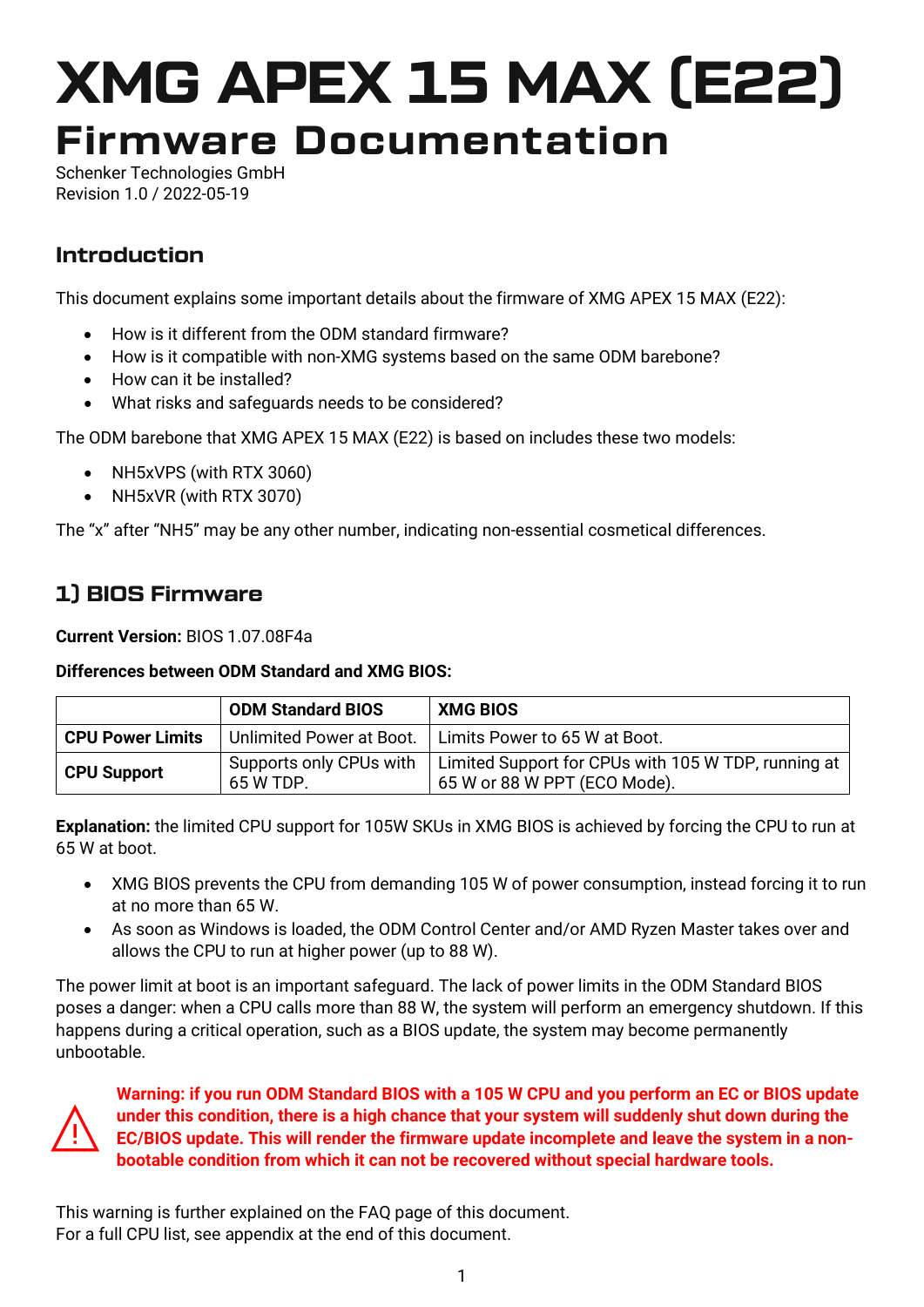## 2) EC Firmware (Embedded controller)

#### **Current Version:** EC 1.07.03

XMG has not performed any modifications on the XMG firmware. The EC Firmware on XMG APEX 15 MAX (E22) is identical with the ODM Standard version.

## 3) VRM Firmware (Voltage regulator module)

The VRM firmware is located on the mainboard, outside of the EC and BIOS firmware chips. It controls the behavior of the Monolithic Power Systems (MPS) voltage regulator MP2855.

#### **Differences between ODM Standard and XMG VRM Firmware:**

|                             | <b>ODM Standard VRM Firmware</b> | XMG VRM Firmware  |
|-----------------------------|----------------------------------|-------------------|
| LLC (Load Line Calibration) | Very aggressive.                 | Somewhat relaxed. |

**Explanation:** the XMG VMR Firmware is better tuned to handle the voltage and current (amp) requirements of the 105 W CPUs while at the same time not sacrificing performance and efficiency of lower-core 65 W CPUs.

Although it is theoretically possible to run the 105 W CPUs without XMG VRM Firmware, the very aggressive LLC in the ODM Standard VRM Firmware causes the system to be unstable in rendering, benchmark and stress test situations because it causes the system to apply too much voltage on average and also too high voltage spikes, which also increases the current-draw and makes the CPU hit power limits prematurely. This in turn will lower performance (CPU can not reach high clock speeds) and will risk to trigger OCP protection shutdows.

Further information can be found here:

[https://en.wikichip.org/wiki/load-line\\_calibration](https://en.wikichip.org/wiki/load-line_calibration)

**How to install XMG VRM Firmware:** installing the VRM firmware modification is currently *not possible* via software, neither via Windows, Linux nor EFI Shell. It can *only* be installed with a special hardware tool with direct access at mainboard-level. Thus, installing this firmware is out-of-scope for end-users. At time of writing, only fully-branded XMG APEX 15 MAX (E22) systems (sold through bestware.com and official resellers) are equipped with XMG VRM Firmware.

Due to an NDA with our vendors, we are currently not able to share additional details on this matter.

## 4) AMD Ryzen Master and Curve Optimizer

## ⚠**AMD Ryzen Master may brick your laptop when running extreme settings.**

When applying manual performance tuning via 'Curve Optimizer' in AMD Ryzen Master, please proceed in very small steps and with utmost caution as the system might be rendered unbootable when exaggerated or invalid settings are applied. Each step must be carefully stress tested to see if it is stable under load. Do not make big jumps in your settings. CMOS Reset (e.g. removing the CMOS battery) is *not* able to reset Frequency/Voltage curve settings.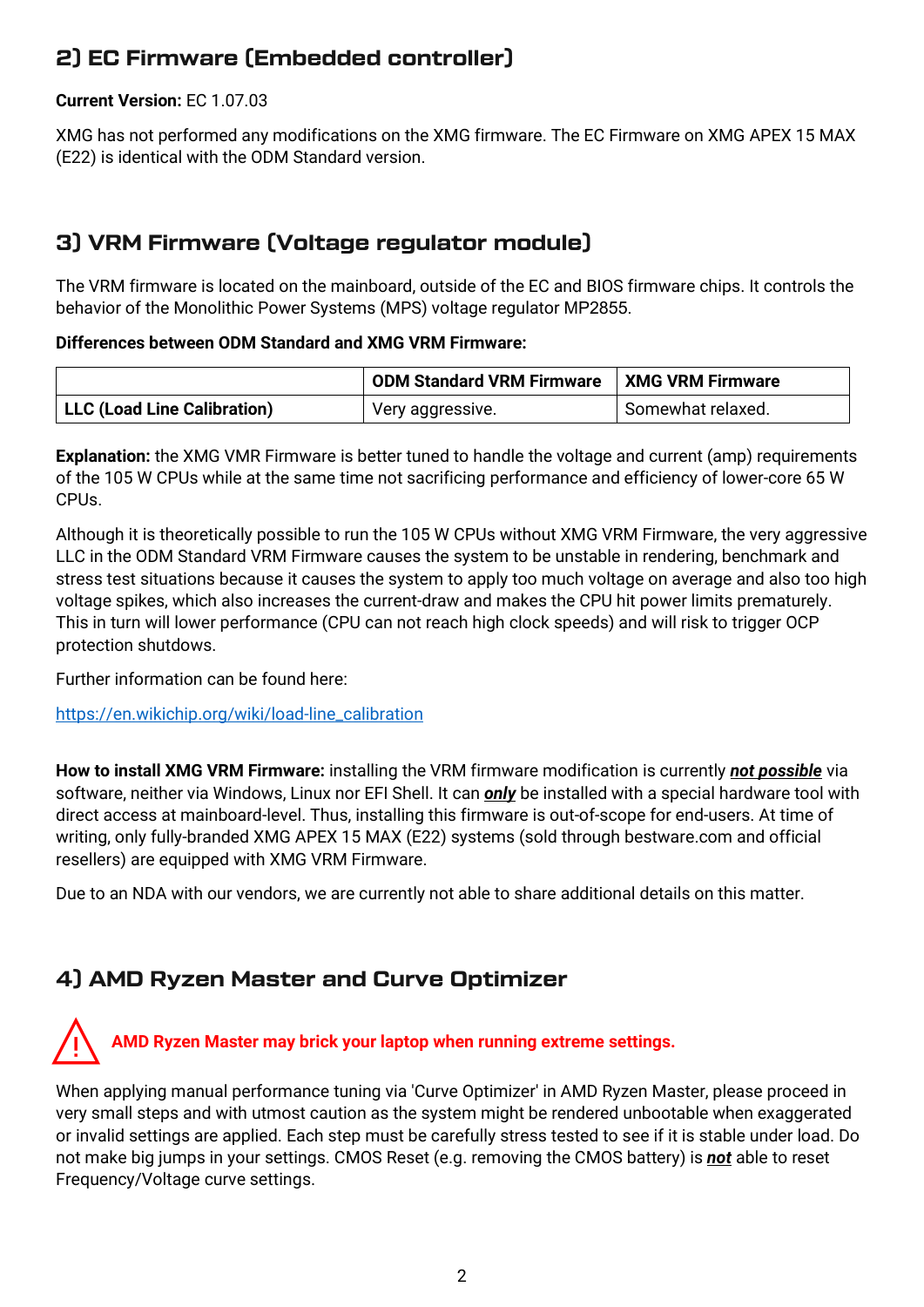## FAQ – Frequently Asked Questions

#### **Q: Is it safe to install the XMG BIOS on a non-XMG system?**

**A:** It is generally safe to install the XMG BIOS on a non-XMG system, but only if your system has currently a 65 W CPU installed. If you currently have a 105 W CPU installed and you are still on the ODM Standard BIOS, then you should *not* perform *any* EC or BIOS updates.

If you plan to keep on using a 65 W CPU, XMG BIOS will not provide you with any significant benefits.

Outside of the CPU-related power settings, the XMG BIOS does not come with any modifications that would make it incompatible with non-XMG systems. For example, there is *no* modified keyboard layout nor any other functional modification aside from the CPU support.

The XMG BIOS can be fully uninstalled by flashing either the ODM Original BIOS or by flashing the BIOS of your 3rd party brand.

#### **Q: Is it safe to run a 105 W CPU after installing XMG BIOS?**

**A:** It depends. The key benefit of XMG BIOS is to safeguard the system from triggering OCP shutdowns before Windows OS is loaded. Thus, if you have XMG BIOS installed first and then install a 105 W CPU, the system will not be at risk to crash in BIOS Setup, during BIOS updates, in EFI Shell or similar situations.

However, in order to really benefit from the performance potential of a 105 W CPU (running at 88 W PPT), you will need *both* components: XMG BIOS *and* XMG VRM Firmware.

Neither XMG BIOS nor XMG VRM Firmware can prevent the system from becoming un-bootable when the user is applying exaggerated or invalid settings in AMD Ryzen Master and specifically in AMD Curve Optimizer (see warning on previous page).

### **Q: Is it safe to run a 105 W CPU without installing XMG BIOS?**

**A:** Running a 105 W CPU without XMG BIOS is risky because the lack of power limits in the ODM Standard BIOS may cause the system to shutdown during certain critical operations, such as when performing BIOS updates.

## Flowchart: how to install a 105 W CPU



**EC or BIOS updates while having a 105W CPU installed.**